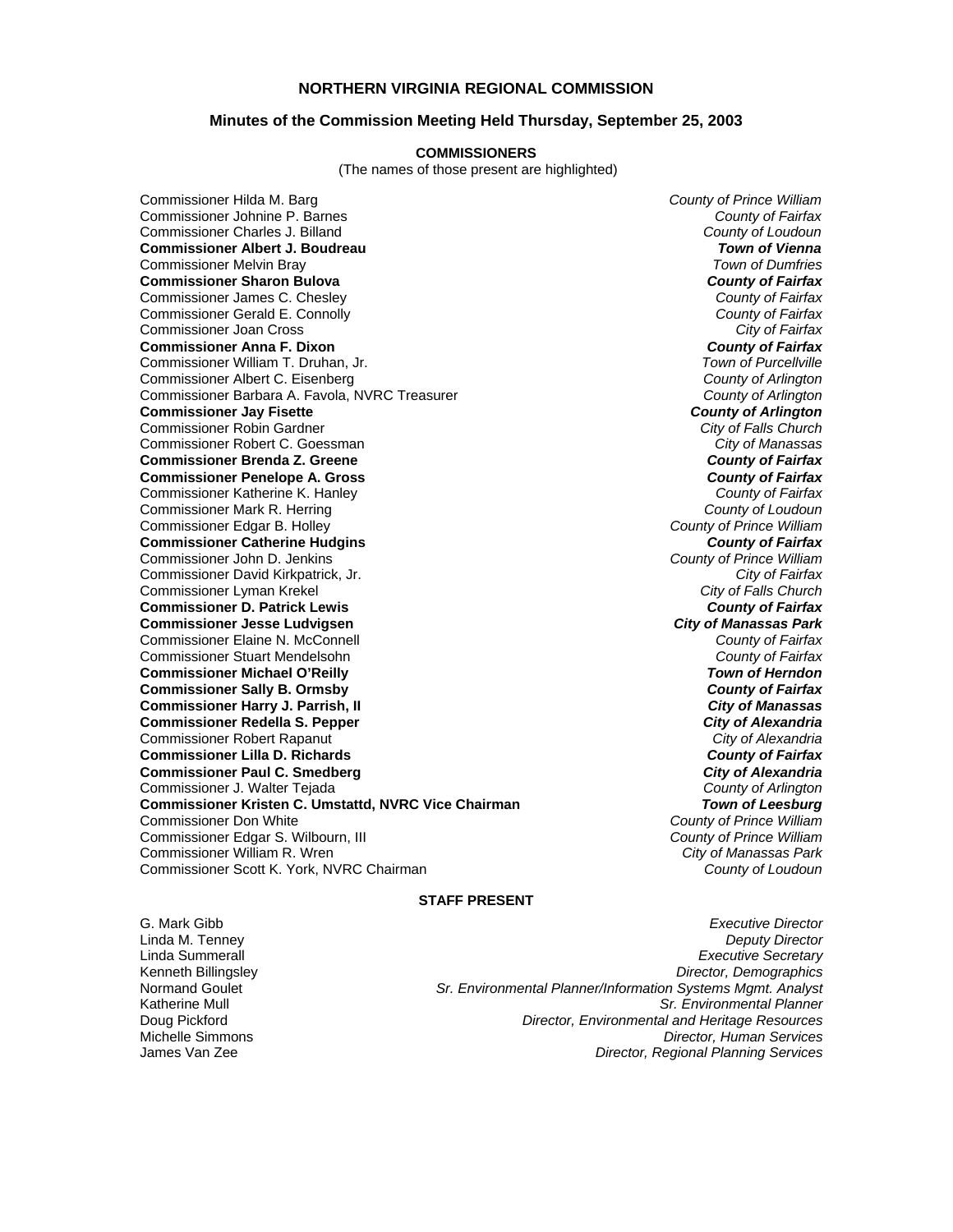# **GUESTS PRESENT**

| Michael Byrne                                         | Director of Nat'l. Capital Region Coordination for Emergency Response,<br>U.S. Department of Homeland Security                                                                                                                                                                                                                                                                                                                                                                                                                                                                                                                        |
|-------------------------------------------------------|---------------------------------------------------------------------------------------------------------------------------------------------------------------------------------------------------------------------------------------------------------------------------------------------------------------------------------------------------------------------------------------------------------------------------------------------------------------------------------------------------------------------------------------------------------------------------------------------------------------------------------------|
| Cindi Causey<br><b>Thomas Costello</b><br>Sue Rowland | Northern Virginia Area Coordinator, Virginia Dept. of Emergency Response<br>Federal Coordinating Officer, Federal Emergency Management Agency<br><b>SR Consulting</b>                                                                                                                                                                                                                                                                                                                                                                                                                                                                 |
|                                                       |                                                                                                                                                                                                                                                                                                                                                                                                                                                                                                                                                                                                                                       |
| <b>CALL TO ORDER</b>                                  | Vice Chairman Umstattd called the meeting to order at 8:05 p.m.                                                                                                                                                                                                                                                                                                                                                                                                                                                                                                                                                                       |
| PLEDGE OF<br><b>ALLEGIANCE</b>                        | The Pledge of Allegiance was recited by all present.                                                                                                                                                                                                                                                                                                                                                                                                                                                                                                                                                                                  |
| <b>ROLL CALL</b>                                      | The roll was called and all members present or absent were noted for the record.                                                                                                                                                                                                                                                                                                                                                                                                                                                                                                                                                      |
| <b>MINUTES</b>                                        | Commissioner Ormsby moved approval of the minutes of the July 24, 2003, meeting of the<br>Commission. The motion was seconded. Commissioner Greene noted the misspelling of<br>former Governor Baliles' name and requested a minor change under her report. The<br>minutes as amended were unanimously approved.                                                                                                                                                                                                                                                                                                                      |
| <b>PRESENTATIONS</b>                                  | Update on Coordination of Homeland Security in the National Capital Area                                                                                                                                                                                                                                                                                                                                                                                                                                                                                                                                                              |
| Michael Byrne                                         | Mr. Byrne last spoke to the Commission in May, wherein he reported on the Urban Area<br>Security Initiative. Since that time, the assessment was completed in a record 60 days,<br>with much of the credit going to local government staff. The information from the<br>assessment was used to identify requirements and needs. DHS then looked at the national<br>strategy of homeland security, a statewide template document produced by the Homeland<br>Security Advisory Council, and the eight commitments of action agreed to by the heads of<br>government of the D.C. region. Projects were then developed from this review. |
|                                                       | The grant requires an urban area working group and DHS asked MWCOG to take on this<br>role. Mr. Byrne met with the local governments' Chief Administrative Officers to review the<br>projects that fall into four broad areas: planning, training, exercises, and equipment. He<br>added that the subcommittees working on individual projects have taken "ownership" of<br>them.                                                                                                                                                                                                                                                     |
|                                                       | DHS is establishing a timeline and measurement device for each project. Mr. Byrne said<br>he would keep the Commissioners apprised of these projects.                                                                                                                                                                                                                                                                                                                                                                                                                                                                                 |
| questions and<br>answers                              | Commissioner Fisette asked if Mr. Byrne feels there is buy-in by all of the Chief<br>Administrative Officers in terms of the use of the funds.<br>Mr. Byrne concurred.<br>Commissioner Fisette then asked Mr. Byrne to address the issue of some local feeling that<br>the local voice has not been heard by DHS as much as it should. Mr. Byrne said this has<br>been thoroughly discussed, and his office is making sure that all parties are heard.                                                                                                                                                                                |
|                                                       | Mr. Byrne went on to say that the reimbursement grant, totaling \$60 million, is split between<br>two streams, \$18 million and \$42 million, with the \$42 million being the Federal FY 2003<br>Supplemental; when the supplemental was released, a provision stated that up to 25<br>percent can be used for reimbursement for costs incurred (such as overtime expenses).                                                                                                                                                                                                                                                          |

After discussions, several locals have suggested that the money be used for another

building capability, and DHS is considering this request.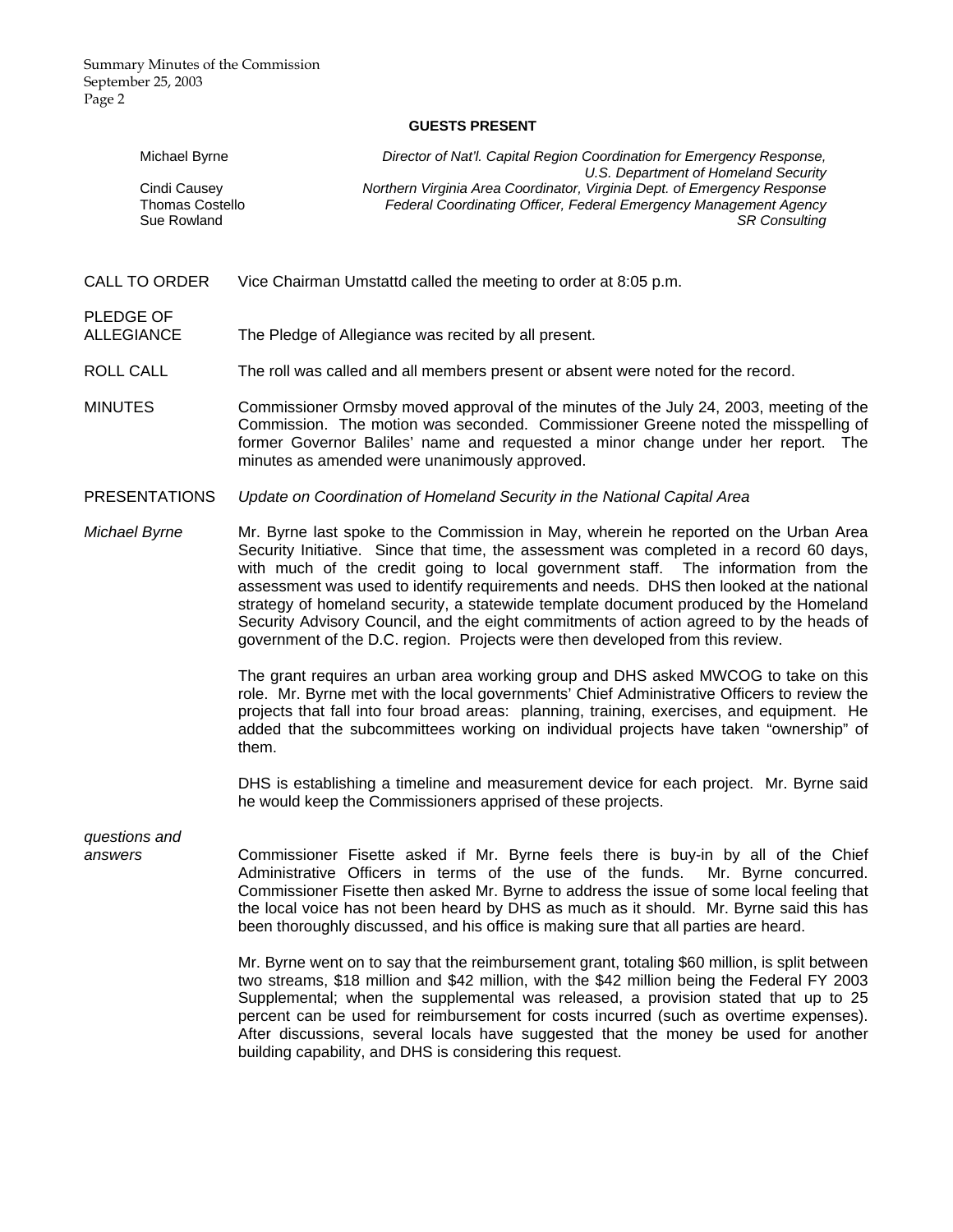*Information on Recovery from Hurricane Isabel* 

*Thomas Costello* Mr. Costello thanked the Commissioners for the opportunity to address them. He introduced Cindi Causey, Northern Virginia Area Coordinator, Virginia Department of Emergency Management. Mr. Costello represents the Federal Emergency Management Agency's (FEMA) federal coordinating officer for the response part in Virginia. He spoke briefly on FEMA's operation response and recovery plan for Hurricane Isabel. Ninety-nine jurisdictions in Virginia have been declared disasters.

> FEMA is working to meet the citizens' immediate needs (water, ice, and generators for critical facilities). Disaster field offices will be set up throughout the state for longer-term recovery efforts.

> The President declared the disaster on September 18. Citizens have 60 days from that date to register with FEMA in the event they want to file a claim; they will be contacted by an inspector within seven to ten days. He believes this money is tax-free.

> Local governments may file claims with FEMA for overtime paid for debris clearance. Mr. Costello urged the elected officials to be sure their jurisdictions follow their regular procedures if this work is contracted out.

> Mr. Costello also asked the Commissioners to urge the business community to contact the Small Business Administration (SBA) about loans. Homeowners may be eligible for loans through the SBA as well.

*questions and* 

*answers* Commissioner Ormsby inquired about residents who have homeowners' insurance filing claims with FEMA. Mr. Costello replied that often the insurance policies don't cover flooding or lodging expenses.

> Replying to Commissioner Gross, Mr. Costello said FEMA will not reimburse a jurisdiction for the cost of waiving dumping fees for residents.

> Mr. Costello confirmed for Commissioner Richards that FEMA can provide informational fliers in different languages. The Commissioners suggested several foreign languages prevalent in Northern Virginia.

> Members discussed the need for better educating the public on the kinds of food and equipment to buy to prepare for emergencies, despite numerous publications and attempts to publicize this information by the local jurisdictions in cooperation with NVRC. [Information is posted on NVRC's website, www.novaregion.org, the local governments' websites, and FEMA's website, www.fema.gov.]

> Ms. Causey invited the members to contact her at 703-583-3999 for assistance. She added that there will be one or two disaster recovery centers in Northern Virginia where the public can meet with representatives to discuss their situations. The SBA is currently in the Lee Center in Alexandria, and a FEMA representative is there as well.

The members thanked the guests for sharing this information.

CONSENT AGENDA Commissioner Pepper requested that the two resolutions be considered separately, as the Regional Resources Committee has removed the phrase "Commission staff recommends" and the funding amounts have changed slightly.

> The consent agenda, consisting of the July 2003 financial reports, was moved, seconded and unanimously carried.

RESOLUTION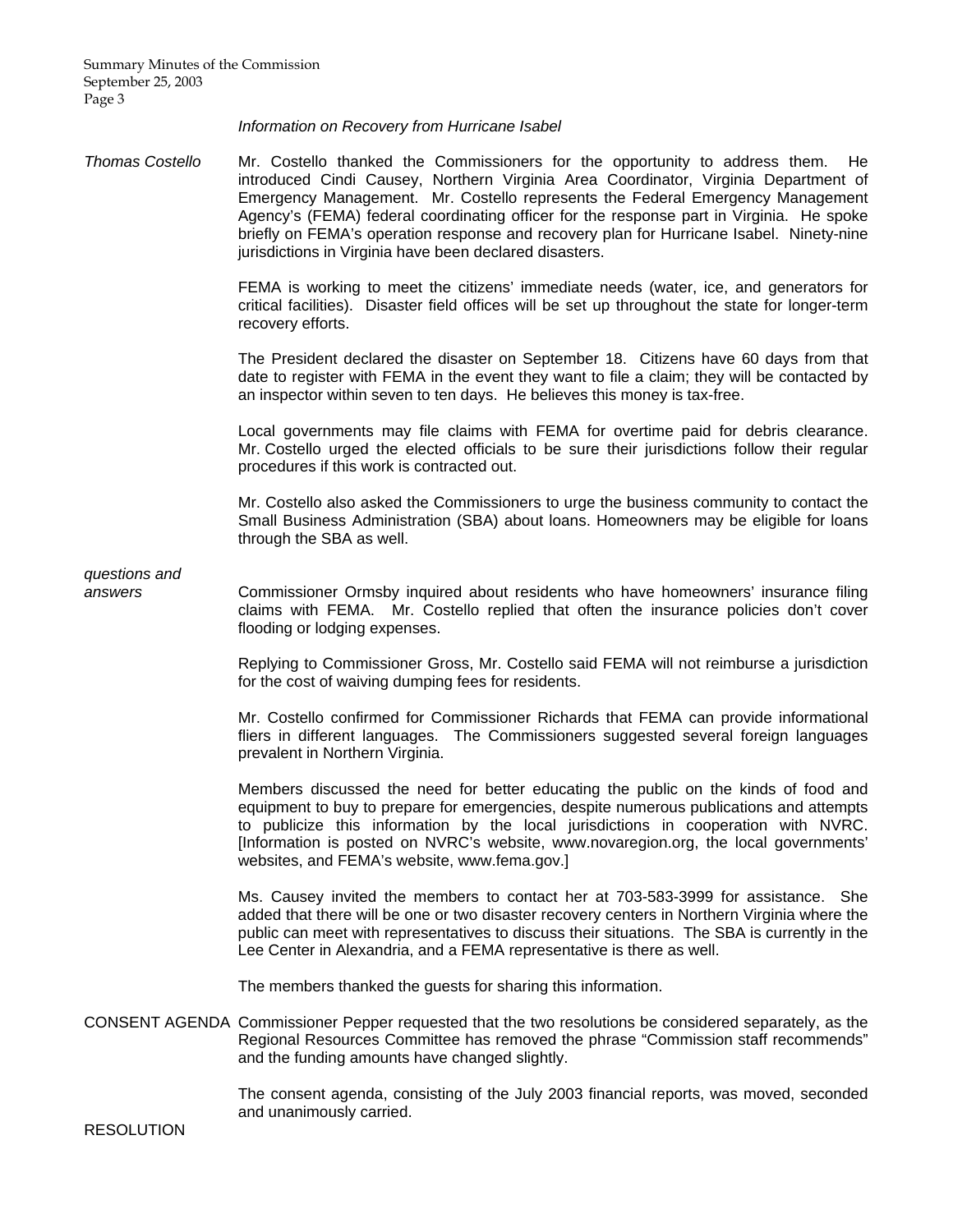# NO. P04-03 AUTHORIZATION TO SUBMIT A PROPOSAL TO THE VIRGINIA DEPARTMENT OF CONSERVATION AND **RECREATION**

 Commissioner Pepper explained that the purpose of this grant-funded project is to prevent nonpoint source pollution by furthering the use of low impact development techniques in order to meet the state's commitments in the Chesapeake 2000 Bay Agreement. If NVRC's request is funded, staff will incorporate low impact development into the *Northern Virginia BMP Handbooks*; produce a 20-minute digital film about low impact development for use by elected officials and citizens' groups; and design of a low impact development urban infill demonstration project at Tinner Hill, an African-American heritage site, in Falls Church. Ms. Mull provided background information on Tinner Hill.

 Commissioner Pepper moved adoption of Resolution No. P04-03. The motion was seconded and unanimously carried.

RESOLUTION

NO. P04-04 AUTHORIZATION TO SUBMIT A PROPOSAL TO THE VIRGINIA DIVISION OF LEGISLATIVE SERVICES CHESAPEAKE BAY RESTORATION FUND

> Commissioner Pepper explained that this authorizes NVRC to apply to a different funding source to finance the low impact development film in the event it is not funded by DCR.

> Commissioner Pepper moved adoption of Resolution No. P04-04. The motion was seconded and unanimously carried.

# EXECUTIVE DIRECTOR'S REPORT

- A. Mr. Gibb reported that in addition to his report in the meeting package, he has received a letter from the Department of Housing and Community Development stating it is required by law to review the boundaries of all planning district commissions after each Census.
- B. A delegation of elected officials from the Verband Region Stuttgart will be in Northern Virginia October 2-6. The German Embassy is hosting a reception for the delegation. Mr. Gibb urged the Commissioners to attend this event. The itinerary for the delegation's visit was distributed.
- C. Mr. Gibb reported on his cultural exchange to Lithuania earlier in the month. He was the guest of the city of Panevezys to help celebrate its  $500<sup>th</sup>$  anniversary. The U.S. Embassy in Lithuania and the city funded the trip. In reply to a question, Mr. Gibb said Lithuania's standard of living is very poor, with an average income of \$300-400/month in the capital. However, Lithuania has joined the European Community and is experiencing some economic success.
- D. Commissioner Ludvigsen asked if the Census software programs shared with Fairfax County are available to the other member jurisdictions. Mr. Billingsley, NVRC's demographer, explained the numerous Census releases and how they can be used. Some of the localities do not have the programming capability to use this data, and some of the data is available only for jurisdictions having a minimum population of 100,000.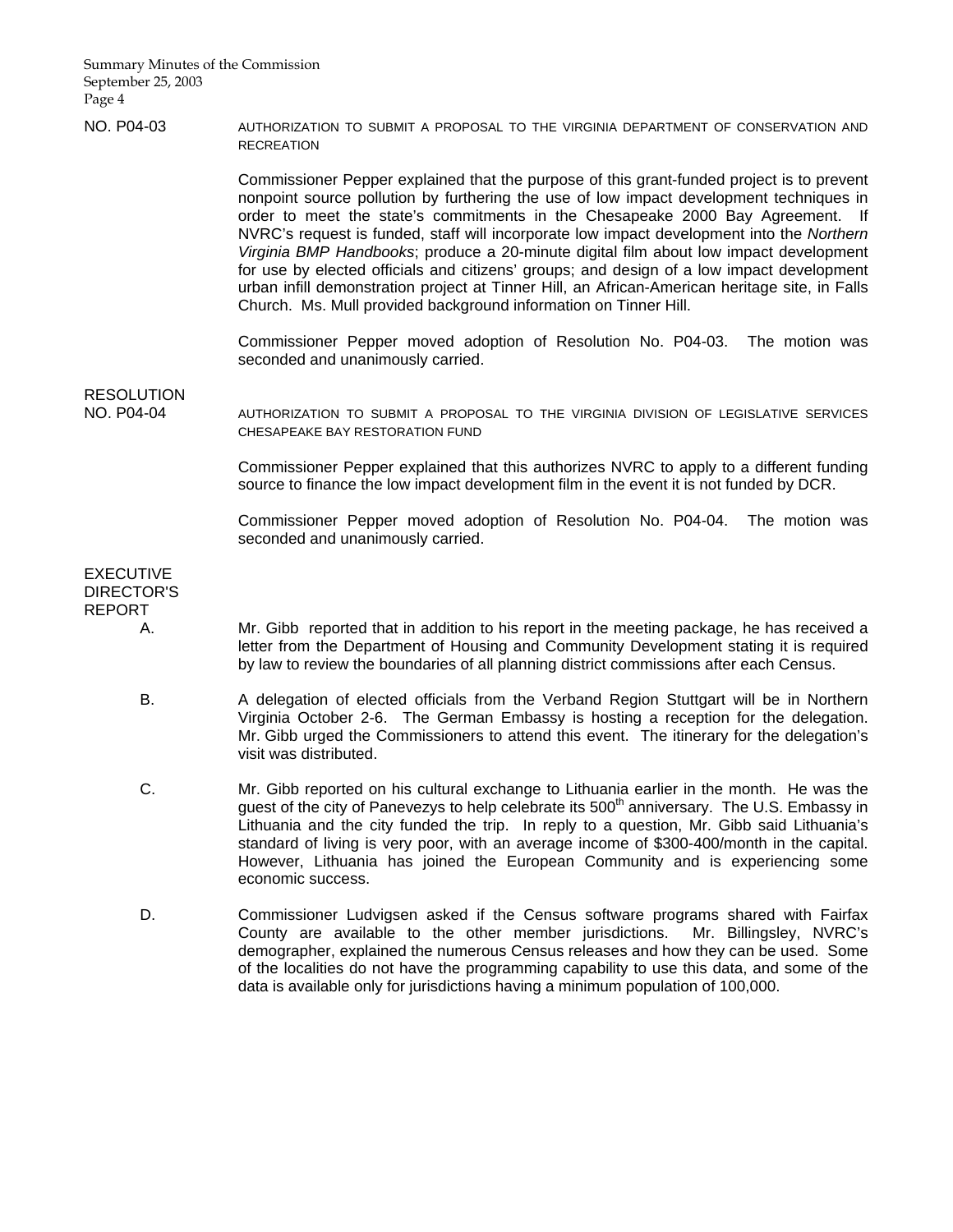# CHAIRMAN'S

REPORT Commissioner Umstattd welcomed and introduced two new Commissioners, Natalie Mosher, a citizen representative for the City of Alexandria; and D. Patrick Lewis, a citizen representative for Fairfax County.

> Commissioner Mosher informed the members that she served as a county commissioner in Ohio and is looking to be involved in the community now that she is living in Alexandria. She currently works with the Volunteers of America, a non-profit.

> Commissioner Lewis is an attorney interested in environmental issues as well as developmental disabilities. He added he has lived in several Northern Virginia jurisdictions.

# LEGISLATIVE

Ms. Rowland called attention to the list of items for consideration, adding that the Legislative Committee will be working on this through late fall, since the Governor will not reveal his tax restructuring recommendations until after the election, and the state commission reviewing this issue will be working through December.

 NVRC's preliminary 2004 legislative platform will be distributed to the Commissioners for their comments. A final version will be presented for adoption at the Commission's December 11 meeting.

 Commissioner Greene reported that the Human and Community Services Committee was informed at its meeting this evening about reduced state funding for the Health Systems Agency by that agency's representative, John Rixse.

Commissioner Fisette suggested adding a position on land use.

**COMMITTEE** REPORTS *Human and Community Services* Commissioner Hudgins reported on a change with potential far-reaching consequences for funding and service continuity to persons with HIV/AIDS (PWAs) in suburban Virginia. The current Metropolitan Washington Health Services Planning Council Chair has replaced the Northern Virginia HIV Consortium, the body that has always advised the Planning Council on Ryan White CARE Act Title I service and funding priorities for Virginia, with a loosely configured group of HIV consumers. The Human and Community Services Committee believes this action is unfounded, will not work in the best interest of Ryan White Title I consumers in Virginia, and has the potential for service disruption among a very fragile population. Commissioner Hudgins moved that the Commission formalize the HIV Consortium's role by sending a letter to D.C. Mayor Anthony Williams requesting that he designate it as the primary organization for contributing Virginia planning information into the D.C. Planning Council's processes. The motion was seconded. Commissioner Fisette voiced his support of the motion, pointing out that the Northern Virginia HIV Consortium has been a national model. The motion carried unanimously. *Operations* Commissioner Bulova reported that the committee develops a preliminary budget in the fall for the upcoming fiscal year. This year committee is not yet ready to do that. NVRC's state funding has decreased over the past several years and the agency has relied increasingly on grants. Staff positions have been held vacant, while the member per capita dues rate has held steady for the past 14 years. The agency no longer has enough resources to continue all of its programs. The committee members want the Commission to be aware of this situation, and the committee will report next month.

*Regional Resources* Commissioner Pepper asked the members if they would be interested in having a representative from the Fairfax County Water Authority as the guest speaker next month to